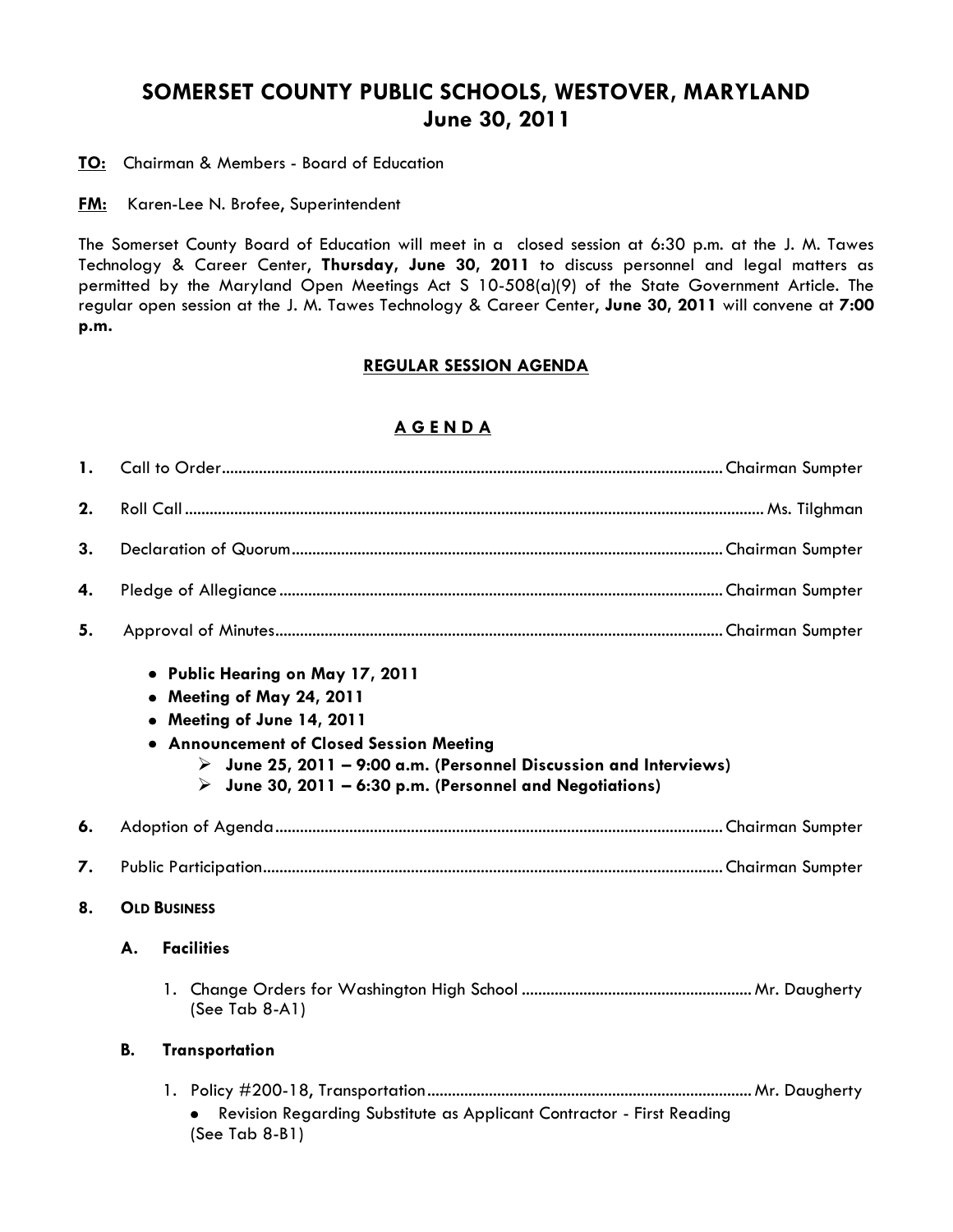|    |                              |  | (See Tab 8-B2)                                                           |  |  |  |
|----|------------------------------|--|--------------------------------------------------------------------------|--|--|--|
|    | <b>Human Resources</b><br>C. |  |                                                                          |  |  |  |
|    |                              |  | (See Tab $8-C1$ )                                                        |  |  |  |
|    |                              |  | Data Design Specialist<br>Human Resources Generalist Position Level<br>٠ |  |  |  |
| 9. | <b>NEW BUSINESS</b>          |  |                                                                          |  |  |  |
|    | А.                           |  | <b>Finance</b>                                                           |  |  |  |
|    |                              |  | (See Tab 9-A1)                                                           |  |  |  |
|    |                              |  | (See Tab 9-A2)                                                           |  |  |  |
|    | В.                           |  | <b>Human Resources</b>                                                   |  |  |  |
|    |                              |  | $(See Tab 9-B1)$                                                         |  |  |  |
|    |                              |  | (See Tab 9-B2)                                                           |  |  |  |
|    |                              |  | (See Tab 9-B3)                                                           |  |  |  |
|    | C.                           |  | <b>Student Services</b>                                                  |  |  |  |
|    |                              |  | (See Tab $9-C1$ )                                                        |  |  |  |
|    |                              |  | (See Tab $9-C2$ )                                                        |  |  |  |
|    |                              |  | (See Tab $9-C3$ )                                                        |  |  |  |
|    |                              |  | (See Tab 9-C4)                                                           |  |  |  |
|    |                              |  | (See Tab 9-C5)                                                           |  |  |  |